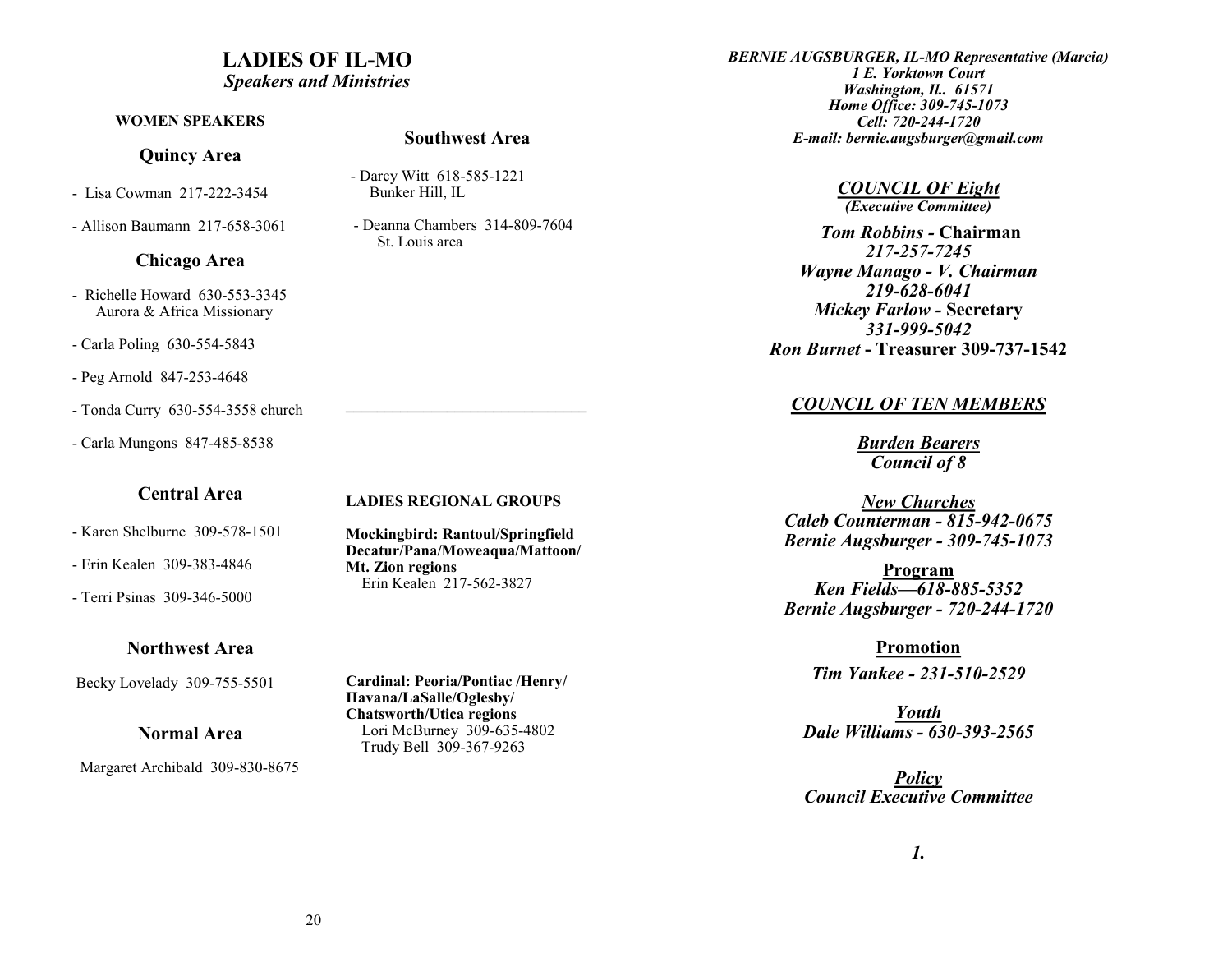## **CHURCHES OF THE IL-MO ARBC BY THEIR REGIONAL FELLOWSHIPS**

### **BLACKHAWK REGION - (LADIES-WREN) - QUAD CITIES**

| <b>CHURCH</b>                    | <b>PAGE</b> |
|----------------------------------|-------------|
| Bethany Baptist - Galesburg, IL  | 8           |
| Faith Baptist - Geneseo, IL      | 8           |
| Coyne Center Baptist - Milan, IL | 10          |
| First Baptist - Silvis, IL       | 13          |
| Crosstown Baptist - Silvis, IL   | 14          |

## **CENTRAL IL REGION - (LADIES-MOCKINGBIRD) - DECATUR**

## **CHURCH PAGE**

| ٠<br>٠ | e v |
|--------|-----|
|        |     |

| Baptist Bible - Decatur, IL       |                |
|-----------------------------------|----------------|
| Riverside Baptist - Decatur, IL   |                |
| Faith Baptist - Mattoon, IL       | 10             |
| Fellowship Baptist - Mt. Zion, IL | $\prime\prime$ |
| Grace Baptist - Moweaqua, IL      | 11             |
| First Baptist - Pana, IL          | 12             |
| Bible Baptist - Rantoul, IL       | 13             |
| First Baptist- Shelbyville, IL    | 13             |
| Grace Church - Springfield, IL    | 14             |
|                                   |                |

# **SPEAKERS/PULPIT SUPPLY**

#### **Northwest**

JOHN BRANDNER, 815-232-2639 Freeport, IL revbrandner@prodigy.net DON JOHNSTON 641-990-7574 Davenport, IA donjohnston64@gmail.com

#### **North / Chicago**

ROB LIND (Jana) 312-519-9198 roblind@gmail.com

WALLACE ALCORN (Ann) 630-665-5460 wallacealcorn@gmail.com

#### **North / Central**

JOHN KEALEN (Judy) 309-367-4651 Lowpoint, IL

MARK CAMBELL 309-530-0715 Normal, IL cmbl358@comcast.net

DAN FRENCH, (Jean) 217-482-9853 Mason City, IL

KEN BARLOW (Carolyn) 217-827-6554 cell, 562-4616 home Pana, IL

STEVE SMITH (585) 944-6018 Bloomington, IL

MICHAEL O'CONNER 309-219-7786 Metamora. IL

#### **Far South**

WARD MILLER (Jessie) 618-889-0319 Marion/Carterville

#### **West / Southwest**

BOB CHAMBERS (Deanna) 314-809-7604 Bridgeton, MO

BOB BROWN (Virginia) 618-210-6601 cell Alhambra

DAVE CONRAD (Joan) 618-465-8089 Jerseyville/Alton jodacon@att.net

ROY GIBBS (Shirley) 618-254-0340 Roxana rfgibbs@aol.com RAY VAJDA 618-467-0057

 Alton irvajda@juno.com

#### **West / Central**

JOHN ADAMS (Marsha) 217-228-8311 **Ouincy** revadams1@hotmail.com

DENNIS WILL (Pam) 217-833-3032, 217-370-2001 cell Griggsville pamdennis@msn.com

JIM DANIELS 217-221-9990 **Ouincy** 

L.D. GRANT 217-257-2289 1302 N. 350th Ave. Payson, 62630

GREG JAVAUX 309-798-9047 417 S 14th St. Quincy, 62301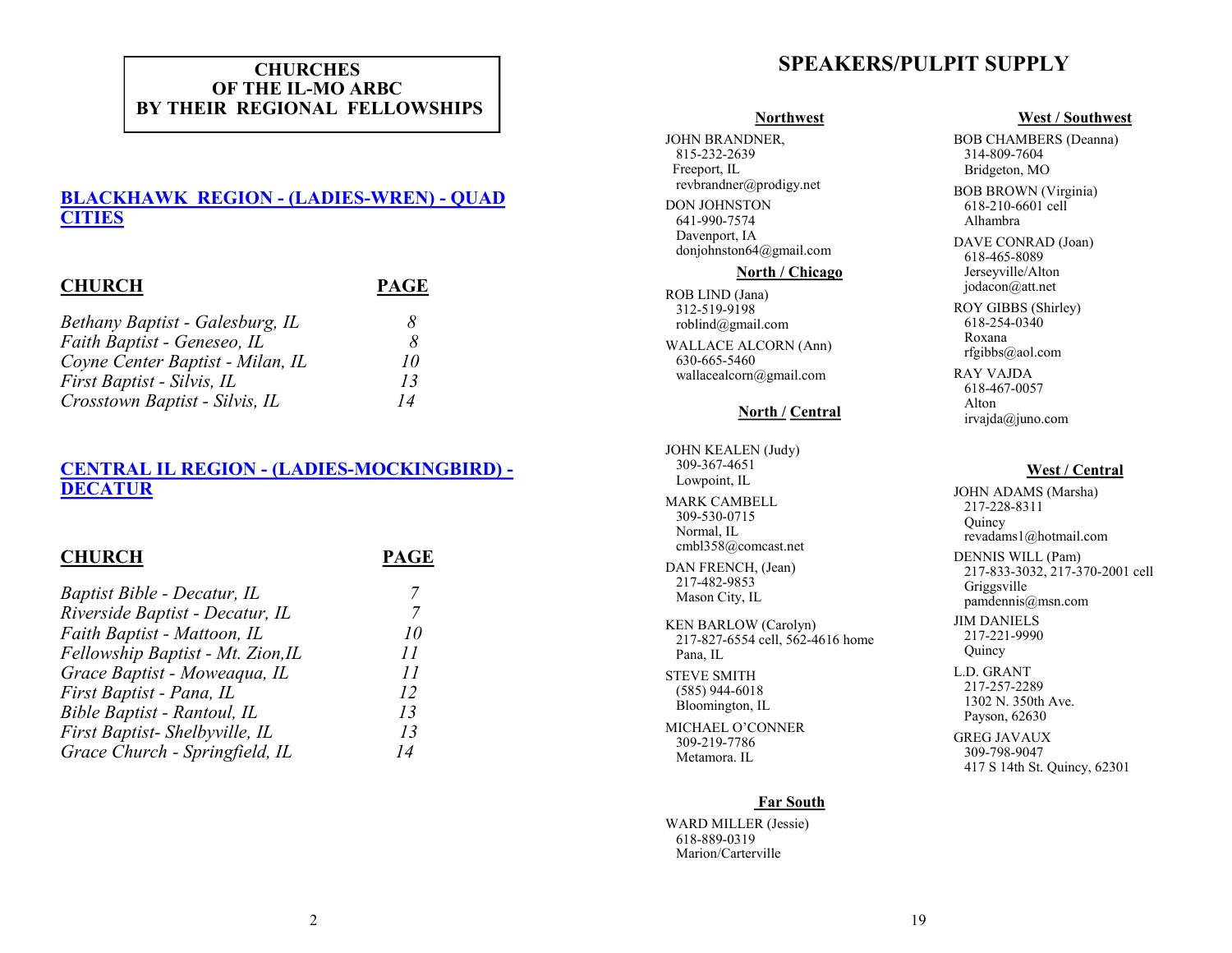# **COURTESY LISTING**

#### **CENTRAL REGION (NORTH)**

#### **Calvary Bible Baptist Church**

 2200 W Nebraska Peoria, IL. 61604 **Pastor: Garry Geer (Joy)** 12/29 309-673-6872 church 309-369-8909 cell pastorgarry@cbbcpeoria.com

#### **BLACKHAWK REGION Quad Cities Fellowship**

**Faith Baptist Church** 2005 Freeport Rd. Sterling, IL. 61081 **Pastor: Bryan Bice (Chris)** 815-631-2397 cell 815-625-7690 office 815-625-3529 home bryan.bice@sbcglobal.net

#### **Berean Baptist Church** 1119 10th Ave. Rock Falls, IL. 61071 **Pastor: Roger Carlson (Lisa)** 815-625-7179 church pastorroger@bbcrf.com

### **CHICAGO REGION (LADIES - BLUEBIRD)**

## **CHURCH PAGE**

| 6              |
|----------------|
| 6              |
|                |
| 8              |
| 8              |
| $\overline{7}$ |
| 7              |
| 9              |
| 9              |
| 10             |
| 10             |
| 11             |
| 11             |
| 13             |
| 14             |
| 14             |
|                |

#### **CHICAGO REGION**

Parkwood Baptist Church 11355Central Park Ave Oaklawn, IL 60655 **Pastor Thorin Anderson** (Toni) 773-238-4475 thorinanderson@yahoo.com

## **GREAT RIVER VALLEY (LADIES-ROBIN) QUINCY - E. MO. AREA**

| <b>CHURCH</b>                        | <b>PAGE</b> |
|--------------------------------------|-------------|
| Faith Baptist - Camp Point, IL       | 6           |
| Community Baptist - Emden, MO        | 15          |
| Mt. Pleasant Baptist - Ewing, MO     | 15          |
| Lighthouse Baptist - Griggsville, IL | 8           |
| First Baptist - Littleton, IL        | 10          |
| First Baptist - Pittsfield, IL       | 12          |
| Calvary Baptist - Quincy, IL         | 12          |
| Columbus Road Baptist,- Quincy, IL   | 12          |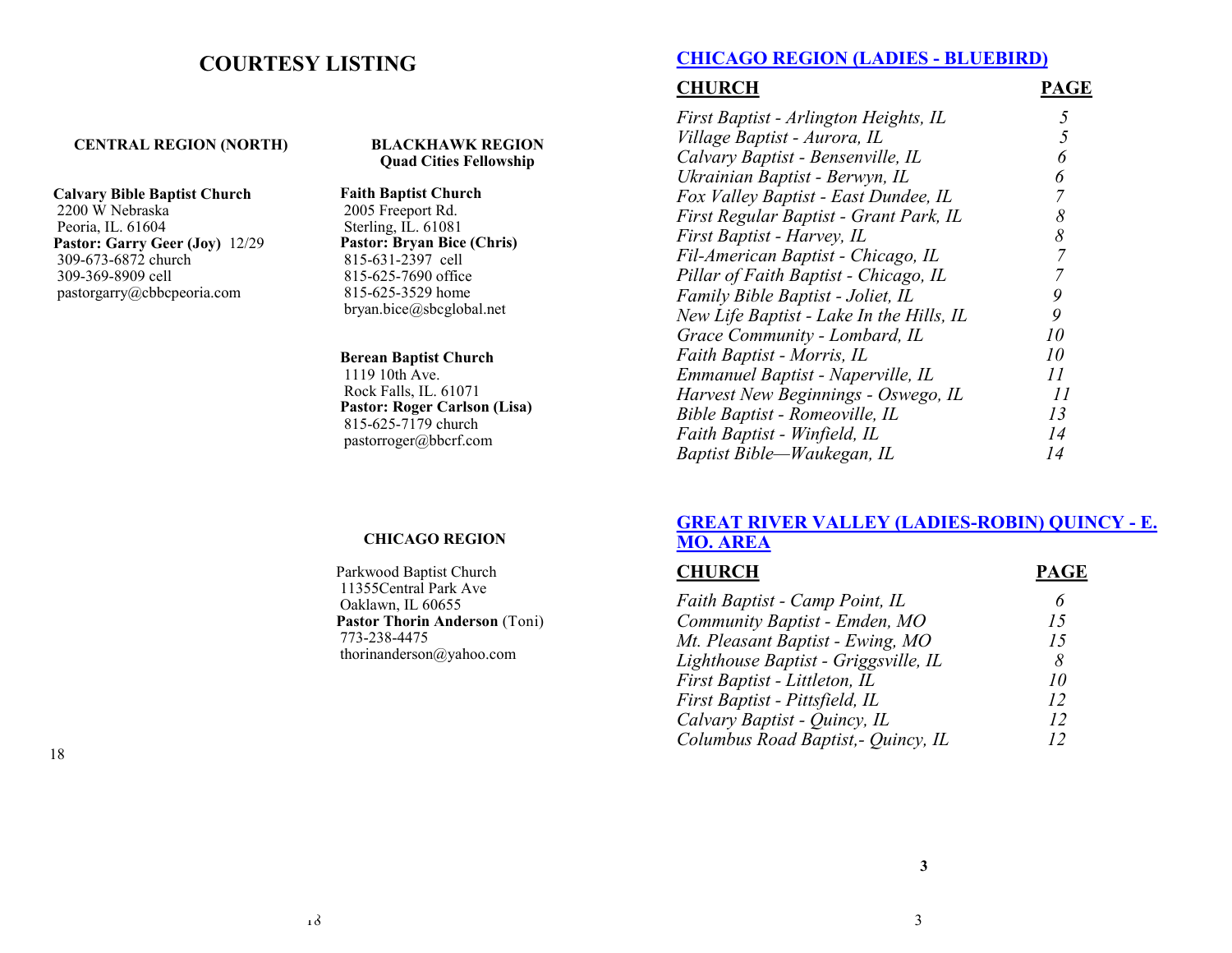## **MISSISSIPPI VALLEY (LADIES- WHIPPOORWILL)**

| <b>ALTON-ST. LOUIS, MO</b>                |      |
|-------------------------------------------|------|
| <b>CHURCH</b>                             | PAGE |
| First Baptist - Alhambra, IL              |      |
| Brown Street Baptist - Alton, IL          | 5    |
| Sanford Avenue Baptist - Alton, IL        | 5    |
| Faith Baptist - Bridgeton, MO             | 15   |
| Berean Baptist - Bunker Hill, IL          | 6    |
| Calvary Baptist of Woodburn (Bunker Hill) | 6    |
| Bible Baptist - Carterville, IL           | 6    |
| Cottage Hills Baptist - Cottage Hills, IL | 7    |
| Bible Baptist - East St. Louis, IL        | 8    |
| Grace Community Baptist - Jerseyville, IL | 9    |
| Delhi Baptist - Jerseyville, IL           | 9    |
| Marion Independent Baptist - Marion, IL   | 10   |
| First Baptist - Roxana, IL                | 13   |
| First Baptist - Troy, IL                  | 14   |

#### **NORTH CENTRAL ( LADIES - CARDINAL) - PEORIA - PONTIAC**

| <b>CHURCH</b>                           | PAGE      |
|-----------------------------------------|-----------|
| Calvary Baptist - Chatsworth, IL        |           |
| Grace Baptist - Havana, IL              | 8         |
| Henry Baptist - Henry, IL               | 9         |
| First Baptist - La Salle, IL            | 9         |
| Germantown Hills Baptist - Metamora, IL | 10        |
| First Baptist - Oglesby, IL             | 11        |
| Maranatha Baptist - Peoria, IL          | 12        |
| Calvary Baptist - Pontiac, IL           | 12        |
| Utica Baptist - Utica, IL               | 14        |
| <i>PASTORS' FELLOWSHIPS</i>             | 15        |
| <b>WHAT IS THE IL-MO ARBC</b>           | 16        |
| <b>COURTESY LISTING</b>                 | $17 - 18$ |
| PULPIT SUPPLY                           | 19        |
| IL-MO LADIES - SPEAKERS                 | 20        |
|                                         |           |

# **COURTESY LISTING**

#### **MISSISSIPPI VALLEY REGION**

**First Baptist Church** 4737 Fosterburg Rd. Bethalto, IL. 62010 Pastor: Troy Crane (Jenny) 8/28 618-259-2550ch 309-858-9154 cell fbc@fosterburg.org

**Alton Bible Church** 3047 Alby St. Alton, IL 62002 **Pastor Fred Hendricks** (Laverta) 314-502-3025 cell abc3047@netzero.net

**QUINCY REGION**

1026 E Cty. Rd. 550 N Warsaw, IL **Pastor Nathan Robbins** (Christie)

**Salem Bible Church**

217-779-4640 cell nathan.robbins@abc.edu

**First Baptist Church** 106 N. Union St Plymouth, IL 62367

217-440-7442 cell pastor@adams.net

Pastor Jerry Taylor (Donna)

17

## **MISSOURI REGION**

**Heritage Baptist Church**

1422 E. Mckinsey Rd. Moberly, MO. 65270 **Pastor: Micah Panjada (**Diane) 660-263-7121 home/office heritagec@sbcglobal.net

#### **Grace Baptist Church**

533 E Rollins Moberly, MO. 65270 **Pastor: James McElyea (**Shirley) 660-263-7571 office 660-263-3291 home shirleym@macc.edu

#### **CENTRAL REGION (SOUTH)**

#### **First Baptist Church**

150 E. Ave L Lewistown, IL 61542 **Pastor Eric Sawyer** (Alice) 309-547-2480 ericsawyer@yahoo.com

#### **Galilee Baptist Church**

3470 Christmas Tree Rd. Decatur, IL 62521 **Pastor: J.J. Hairston (**Nanelle) 217-875-7558 office 217-412-2230 cell Email: pastorjj@att.net

4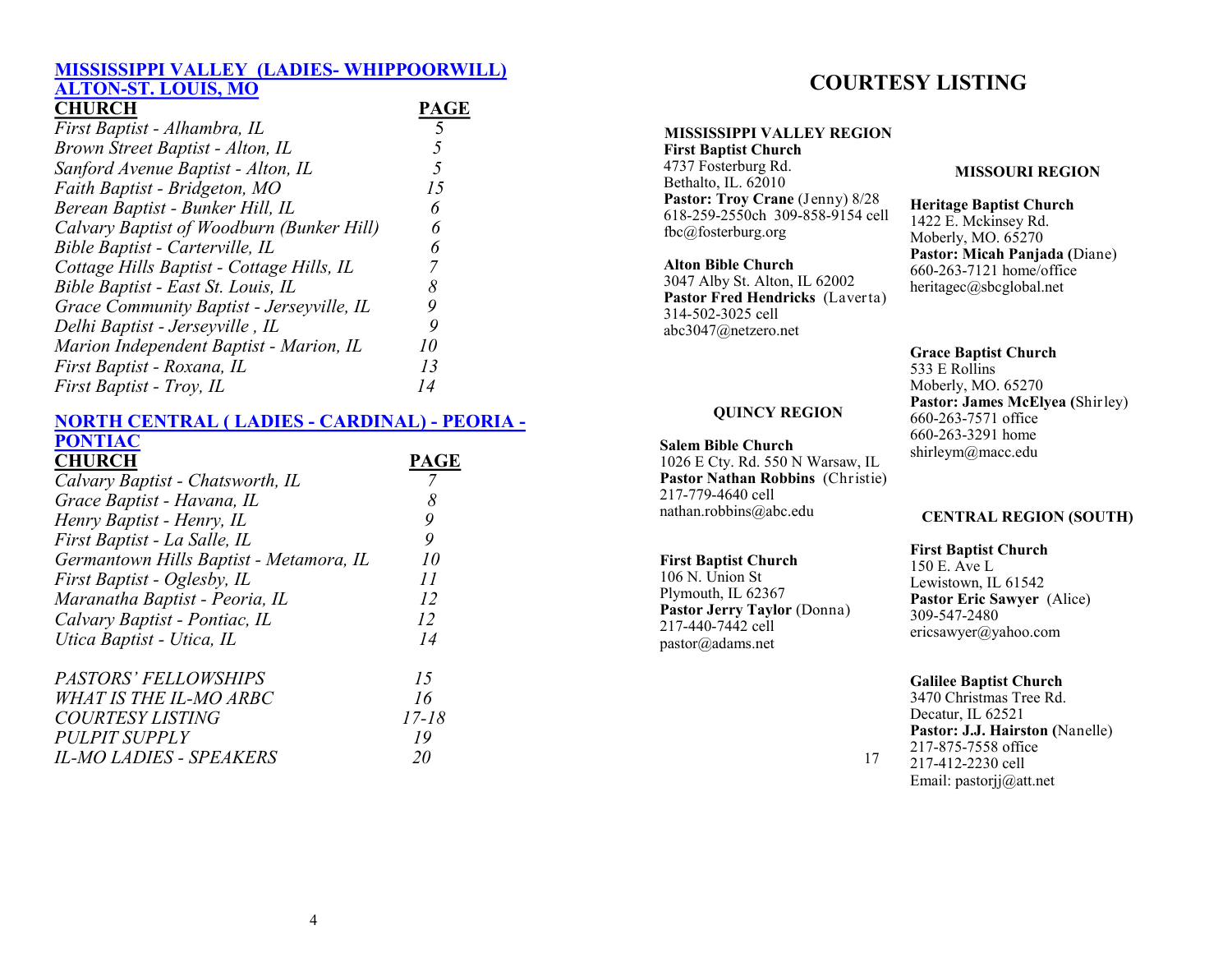# **WHAT IS THE IL-MO ARBC?**

## *THE "IL-MO" IS...*

### *...AN ASSOCIATION OF BAPTIST CHURCHES*

-*Cooperating and fellowshipping* with one another -*Caring* for one another

#### *...A FULL-TIME FIELD REPRESENTATIVE*

- Encouraging pastors and churches on a regular basis
- Helping pulpit committees in the pastoral search process
- Maintaining an association office
- Being available to serve *whenever* and *wherever* needed
- Coordinating church rescue, planting and assimilation efforts
- Hold conferences and help to fill vacant pulpits
- Help to set vision for the Association

#### *...A YOUTH FOCUS*

- Planning yearly and or regional association youth activities
- Encouraging and helping lay youth leadership
- Making resources available to our churches

#### *...A NEW-CHURCH COMMITTEE*

- Aiding new church ministries and helping them grow
- Encouraging "church planters" across our fellowship
- Providing information and promoting these ministries
- Giving leadership toward the planting of new Baptist churches
- Rebirthing and rescuing churches.

#### *...A SPECIAL MINISTRY FOR THE LADIES (Women's Missionary Fellowship)*

- State Retreats, and regional functions
- Special projects to aid association ministry.

#### *...SPRING AND FALL CONFERENCES PROVIDING...*

- Effective preaching and fellowship around God's Word
- Practical workshops

*...BURDEN-BEARERS -* Helping pastors and servants in financial need

*...CAMP MANITOUMI -* providing Christ-centered camping for our churches

948 County Road 1800 N Lowpoint, IL 61545-9739 (309) 367-4651 E-Mail - manitoumi@mtco.com Web - www.manitoumi.com **John Kealen - Director** (Judy) jrkealen@mtco.com

## **CHURCHES OF IL-MO ARBC LISTING BY CITY www.ilmoarbc.org**

## **ALHAMBRA - 62001-0208**

**FIRST BAPTIST CHURCH**

209 W. Main 618-488-3025 church Web - fbcaonline.org

#### **ALTON - 62002-3002**

**BROWN STREET BAPTIST CH.**

3125 Brown Street 618-465-8588 church www.brownstreet.org

### **ALTON - 62002-2904**

# **SANFORD AVE. BAPTIST CH**

2636 Sanford Avenue 618-462-1727 home/church www.tistchurchaltonil.com

#### **ARLINGTON Hts.- 60005-1612**

**FIRST BAPTIST CHURCH** 1211 W. Campbell 847-392-1712 church www.fbcah.org

### **AURORA - 60504-6111**

**VILLAGE BAPTIST CHURCH** 515 S. Frontenac Street 630-851-4120 church www.vbcaurora.org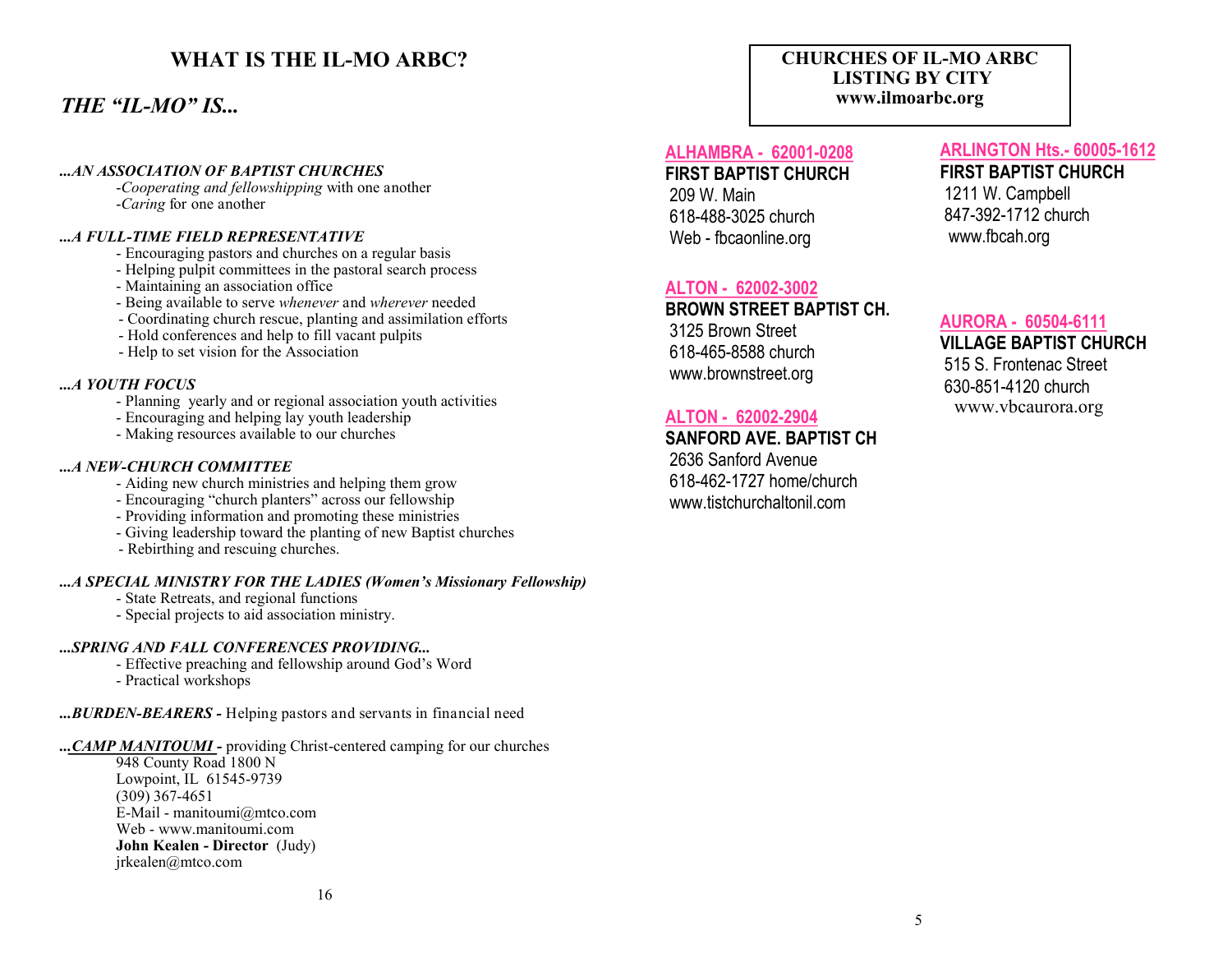## **BENSENVILLE - 60106-2521**

**CALVARY BAPTIST CHURCH**

306 Park Street 630-766-5568 church **BERWYN - 60402-2227**

### **UKRAINIAN BAP. CH.**

6751 Riverside Dr. 708-788-0999 church

## **BUNKER HILL—62014-2149**

### **CALVARY BAPTIST CHURCH OF WOODBURN** 3489 Chestnut St. 618-278-4544 home/office

## **BUNKER HILL - 62014-0661**

**BEREAN BAPTIST CHURCH**

 200 E. Hamilton (Box AA) 618-585-4544 church bereanbh@gmail.com

### **CAMP POINT - 62320-2523**

**FAITH BAPTIST CHURCH** 1926 HWY 94N 217-593-7095 church

### **CARTERVILLE - 62918-0014**

**BIBLE BAPTIST CHURCH** 300 West Plaza Drive  *Mail:* Box 14

618-985-8346 church

## **CHURCHES OF THE IL-MO ARBC MISSOURI LISTING**

### **BRIDGETON - 63044-2085**

**FAITH BAPTIST CHURCH** 12061 Natural Bridge Rd. 314-291-3054 church www.faithbaptistchurchmo.org

### **EMDEN 63439-0057**

**COMMUNITY BAPTIST CHURCH** 9319 Shelby 370

 (Church & personal mail) 200 E LaGrange Lewistown, MO 63452 573-719-0482

#### **EWING - 63440-9730**

**MT. PLEASANT BAPTIST CH. OF STEFFENVILLE** 30784 153rd Ave. 660-278-4592 church/home

## **PASTORS' FELLOWSHIPS**

### **BLACKHAWK FELLOWSHIP**

(The Quad Cities Area) Ben Rhine - Chairman 920-342-8746 cell benrhine@gmail.com

## **NORTH CENTRAL FELLOWSHIP**

(The Peoria Area) Mike Carlson- Chairman 239-398-3279 - cell pastormike@myghbc.org

## **CENTRAL IL. FELLOWSHIP**

(The Decatur Area) Dave Fox - Chairman 217-971-6989 - cell

## **GREAT RIVER FELLOWSHIP**

(The Quincy Area) Wayne Manago - Chairman 217-222-4412 - cell wmango@comcast.net

## **MISSISSIPPI VALLEY FELL.**

(The St. Louis/Alton area) Eric Lloyd- Chairman 864-395-0307 - cell erlloyd321@gmail.com

### **CHICAGO FELLOWSHIP**

(The Chicago Area) Brad Blissett - Chairman 815-325-4248 - cell bblissett@comcast.net

**IL-MO Conferences - 2018 SPRING - April 2-3, Grace Church, Springfield, IL FALL - October 1-2, Fox Valley, E. Dundee, IL**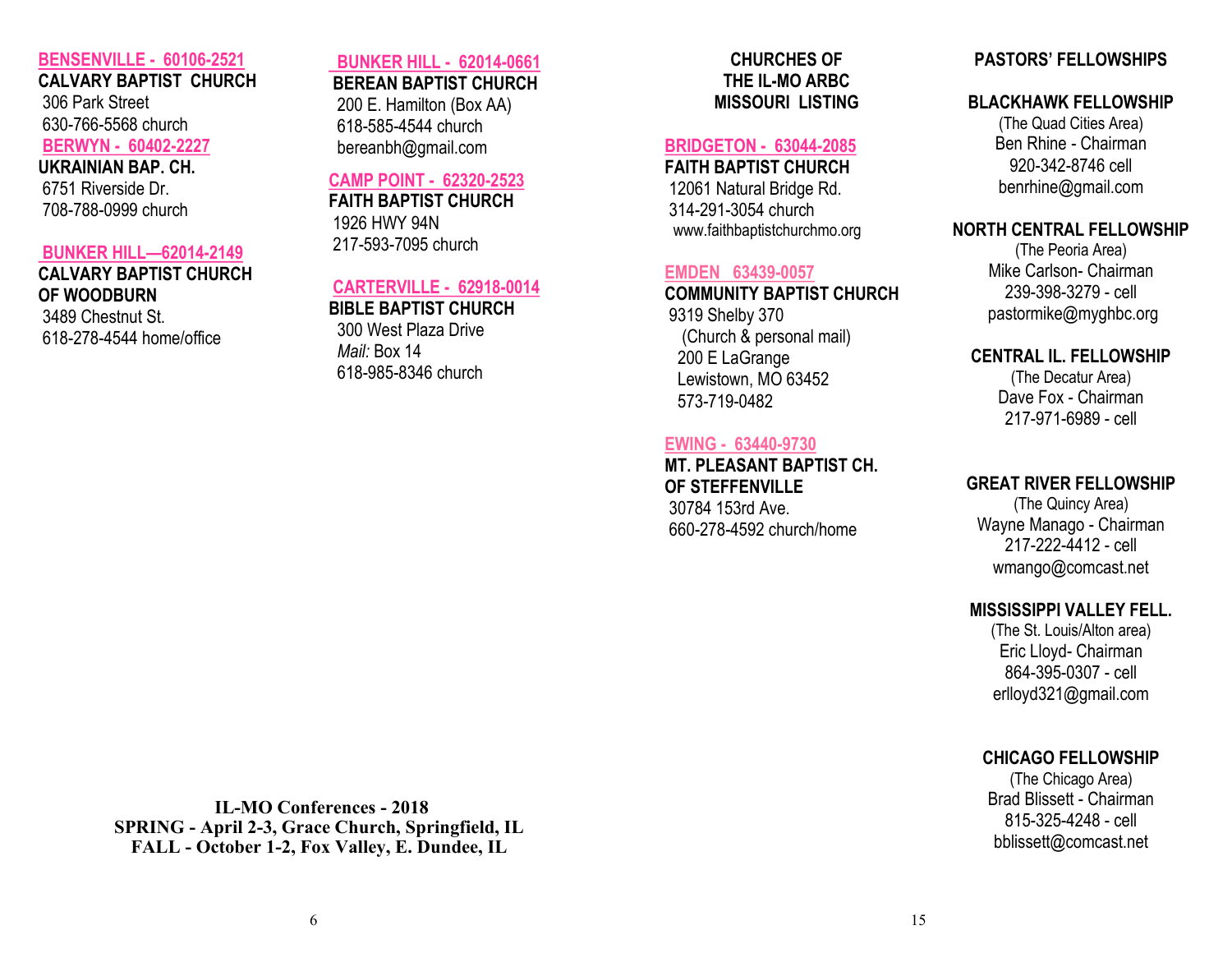#### **SILVIS - 61282-2399**

**CROSSTOWN BAP. CHURCH** 801 Third St. 309-792-3595 church

www.crosstownbaptistchurch.com 920-342-8746 cell

#### **SPRINGFIELD - 62703-4794**

**GRACE CHURCH** 3401 S. Sixth Street 217-529-4223 church

#### **TROY - 62294-1410**

**FIRST BAPTIST CHURCH** 204 South Main 618-667-2129

#### **UTICA - 61373-0429**

**UTICA BAPTIST CHURCH** 211 E. Church Street P.O. Box 429 815-667-4867 church

### **WAUKEGAN** - **60087**

# **WAUKEGAN BAPTIST BIBLE CH**

1500 Sunset Avenue 847-336-8260 church www.wbbcminister.org

## **WINFIELD - 60190-1858**

### **FAITH BAPTIST CHURCH**

27W010 Parkway Drive 630-653-5320 church.

#### **NEED MORE INFORMATION?**

Contact Bernie Augsburger 309-745-1073 or 720-244-1720 bernie.augsburger@gmail.com www.ilmoarbc.org

## **CHATSWORTH - 60921-0417**

## **CALVARY BAPTIST CHURCH** 12 N. 7th Street

Mail: PO Box 417

### **CHICAGO - 60641**

**FIL– AMERICAN BAPTIST CHURCH** 5253 W Byron 773-685-9737 church

#### **CHICAGO AREA - 60564-8075**

**PILLAR OF FAITH BAPTIST CHURCH** 2012 Wicklow Rd. 630-904-4900 church

## **COTTAGE HILLS - 62018-1223**

**COTTAGE HILLS BAP. CHURCH** 98 Cottage Ave. Mail: 43 Neunaber St. 618-259-6512 church

## **DECATUR - 62521-2646 BAPTIST BIBLE CHURCH** 550 S. Jackson Street 217-422-8821 church

#### **DECATUR - 62526-1251**

**RIVERSIDE BAPTIST CHURCH** 1250 W. Mound Road 217-875-7272 church

www.riversidebaptist.us

### **EAST DUNDEE - 60118-1434**

**FOX VALLEY BAPTIST CHURCH**

16 N. 562 Vista Lane 847-428-5413 church www.foxvalleybaptist.org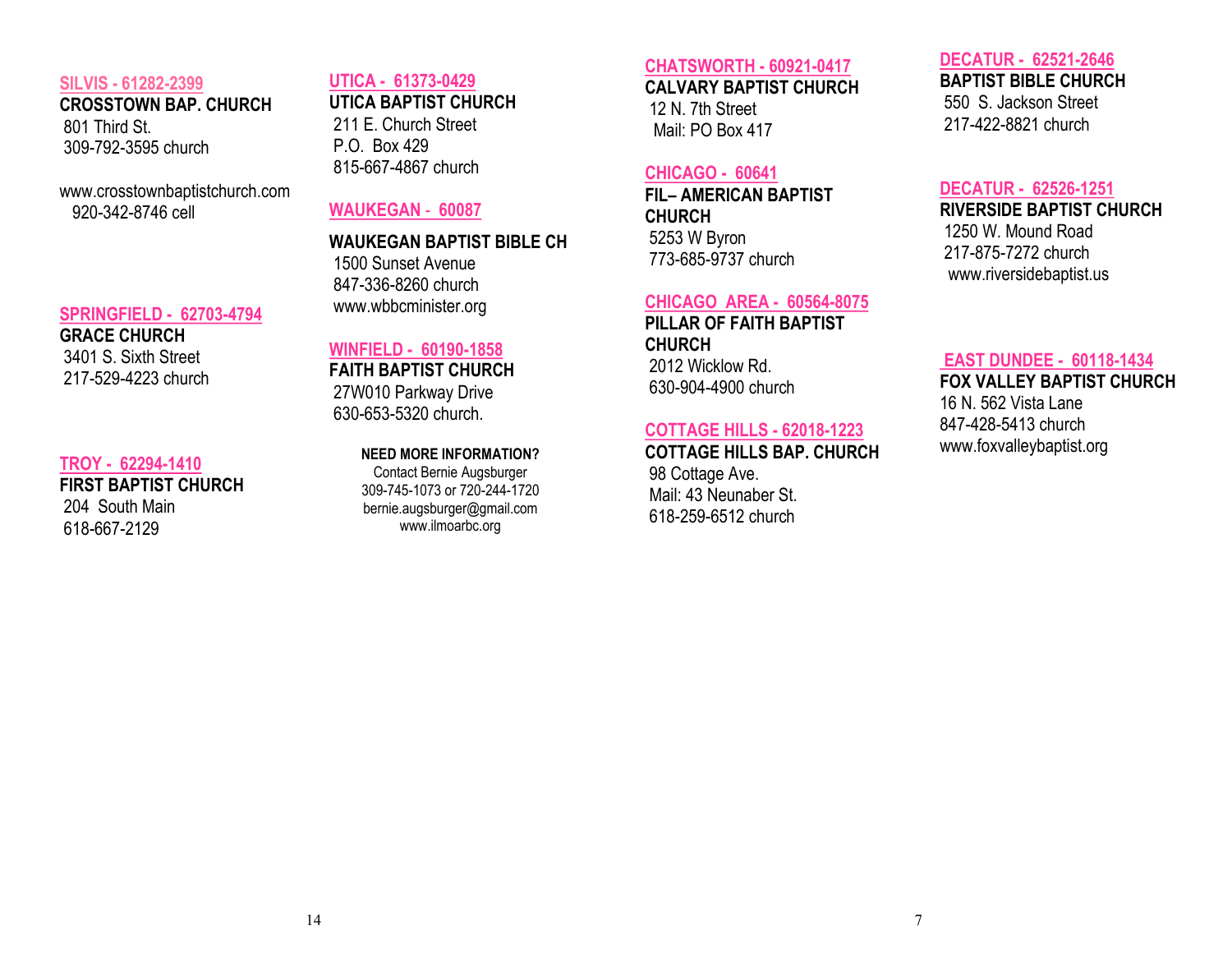## **EAST ST. LOUIS - 62204-2817 WASHINGTON PARK**

**BIBLE BAPTIST CHURCH** 5315 Bunkum Road 618-875-4065 church

#### **GALESBURG - 61401-4902**

**BETHANY BAPTIST CHURCH** 590 South Academy 309-342-3132 church

## **GENESEO - 61254-9174**

**FAITH BAPTIST CHURCH** 10560 Wolf Road 309-441-5162 church

www.faithbaptistgeneseo.org

### **GRANT PARK - 60940-0222**

**FIRST REG BAPTIST CHURCH** 103 South Stanley Street  *Mail:* P.O. Box 222 815-465-6287 Church/Home

# **GRIGGSVILLE - 62340-0498**

### **LIGHTHOUSE BAPTIST CH.** 207 South Stanford

Mail: Box 498 217-833-2542 church

**HARVEY— 60426-2476 FIRST BAPTIST CHURCH**

117 E. 147th St. Mail: Box 2476

# **RANTOUL - 61866-1835**

**BIBLE BAPTIST CHURCH** 201 N. Century Blvd.

217-893-3888 church www.bbcrantoul.org

## **ROMEOVILLE - 60446-1249**

#### **BIBLE BAPTIST CHURCH**

301 Normantown Road 815-886-5618, ext. 207 www.biblebapacademy.org

### **ROXANA - 62084-0035**

**FIRST BAPTIST CHURCH** 100 S. Central Avenue *Mail:* P.O. Box 35 618-254-1137 church www.fbcroxana.org

## **SHELBYVILLE - 62565-1238**

### **FIRST BAPTIST CHURCH** 1000 W.N. Sixth Street

217-774-4582 church www.fbcshelby@consolidated.net

## **SILVIS - 61282-2799**

**FIRST BAPTIST CHURCH** 1101 Tenth Ave. 309-792-8810 church

#### **HAVANA 62644-6720 GRACE BAPTIST CHURCH**

18178 E. CR1700 309-543-3735 church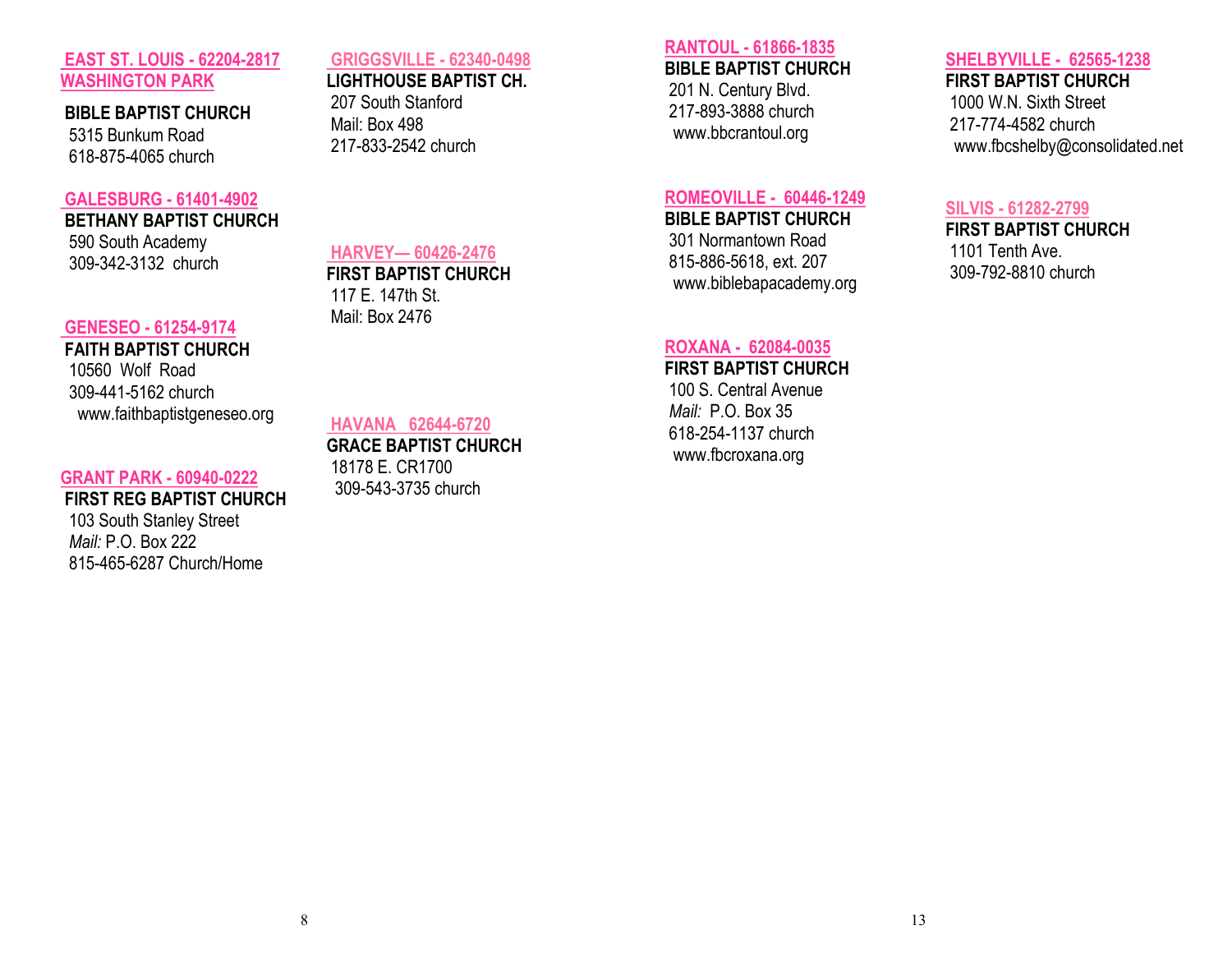#### **PANA - 62557-1457**

**FIRST BAPTIST CHURCH** 114 S. Maple St. 217-562-3827 church

#### **PEORIA - 61604**

**MARANATHA BAPTIST CHURCH** 3403 W. Ann St. 309-676-2927 church

### **PITTSFIELD 62363-1857**

**FIRST BAPTIST CHURCH** 104 S. Memorial St. Web pittsfieldfirst.org

#### **PONTIAC - 61764-9433**

**CALVARY BAPTIST CHURCH** 2004 E. Howard 815-844-3212 church

## **QUINCY 62301-5199**

**CALVARY BAPTIST CHURCH** 1825 State St. 217-222-4412 church www.calvaryquincy.org

## **QUINCY - 62305-4799**

**COLUMBUS RD BAPT CHURCH** 3601 Columbus Rd. 217-222-5891 church www.columbusroad.org

## **HENRY - 61537-1341**

**HENRY BAPTIST CHURCH**

 902 Western Avenue 309-364-2021 church

## **JERSEYVILLE - 62052-2570**

**GRACE COM. BAPTIST CH.** 910 W. County Road 618-498-6201

**\_\_\_\_\_\_\_\_\_\_\_\_\_\_ - Pastor** 

## **JOLIET - 60431-1675**

**FAMILY BIBLE BAPTIST CH.**

 Mail: 2405 Essington Road Unit B PMB 79 Joliet, IL 60435 Church Site: 311 S Reed St.,

## **LA SALLE - 61301-1043**

**FIRST BAPTIST CHURCH** 200 24th St.

Mail: PO Box 1043 815-223-1333 church

## **LAKE IN THE HILLS - 60156**

**NEW LIFE BAPTIST CHURCH**

Mail: 1403 Adams St. 847-458-9726 church www.newlifebaptist-il.com

## **JERSEYVILLE - 62052-3402**

**DELHI BAPTIST CHURCH** 18151 Church Lane 618-885-5352 church